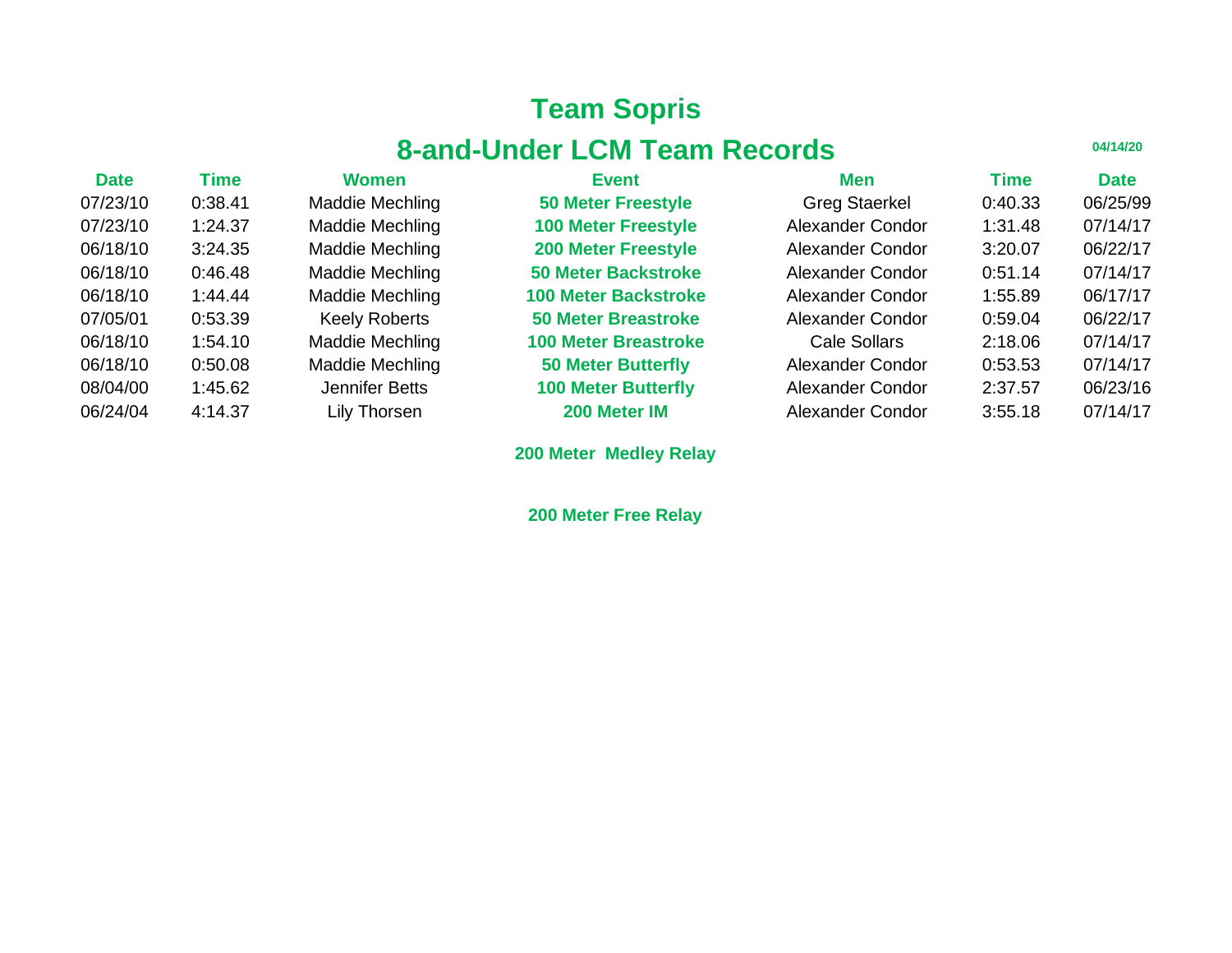# **Team Sopris 9-10 LCM Team Records**

| <b>Date</b> | Time    | <b>Women</b>                                       | <b>Event</b>                  | <b>Men</b>                             | Time    | <b>Date</b> |
|-------------|---------|----------------------------------------------------|-------------------------------|----------------------------------------|---------|-------------|
| 05/15/09    | 0:32.93 | <b>Charlie Mechling</b>                            | <b>50 Meter Freestyle</b>     | Kade Gianinetti                        | 0:35.26 | 08/05/99    |
| 05/29/09    | 1:10.48 | <b>Charlie Mechling</b>                            | <b>100 Meter Freestyle</b>    | Luke Jacob                             | 1:19.02 | 07/24/03    |
| 04/24/09    | 2:34.53 | <b>Charlie Mechling</b>                            | <b>200 Meter Freestyle</b>    | Jonathon Day                           | 2:46.85 | 07/30/99    |
| 04/24/09    | 5:25.18 | <b>Charlie Mechling</b>                            | <b>400 Meter Freestyle</b>    | James McMahon                          | 6:06.87 | 06/25/09    |
| 05/15/09    | 0:38.88 | <b>Charlie Mechling</b>                            | <b>50 Meter Backstroke</b>    | Will Berkheimer                        | 0:42.83 | 08/26/13    |
| 05/29/09    | 1:23.86 | <b>Charlie Mechling</b>                            | <b>100 Meter Backstroke</b>   | Will Berkheimer                        | 1:30.46 | 08/26/13    |
| 05/29/09    | 0:40.15 | <b>Charlie Mechling</b>                            | <b>50 Meter Breaststroke</b>  | David Hecksel                          | 0:47.00 | 06/14/13    |
| 05/15/09    | 1:28.78 | <b>Charlie Mechling</b>                            | <b>100 Meter Breaststroke</b> | David Hecksel                          | 1:45.11 | 06/14/13    |
| 05/29/09    | 0:35.07 | <b>Charlie Mechling</b>                            | <b>50 Meter Butterfly</b>     | David Hecksel                          | 0:43.70 | 06/14/13    |
| 05/29/09    | 1:23.16 | <b>Charlie Mechling</b>                            | <b>100 Meter Butterfly</b>    | James McMahon                          | 1:42.05 | 06/25/09    |
| 04/24/09    | 2:55.50 | <b>Charlie Mechling</b>                            | 200 Meter IM                  | James McMahon                          | 3:28.64 | 06/25/09    |
| 07/26/01    | 2:28.54 | S. Grove, C. Sims,<br>RChandler, and M. Guettler   | <b>200 Meter Free Relay</b>   | Thorsen, Wirth,<br>Lippman, P. Hecksel | 2:54.37 | 07/18/08    |
| 07/22/11    | 2:57.78 | M. Stinson, Kaitlyn<br>Vanderhoof, Mechling, Knott | <b>200 Meter Medley Relay</b> | Lippman, Wirth,<br>Thorsen, McMahon    | 3:30.70 | 07/18/08    |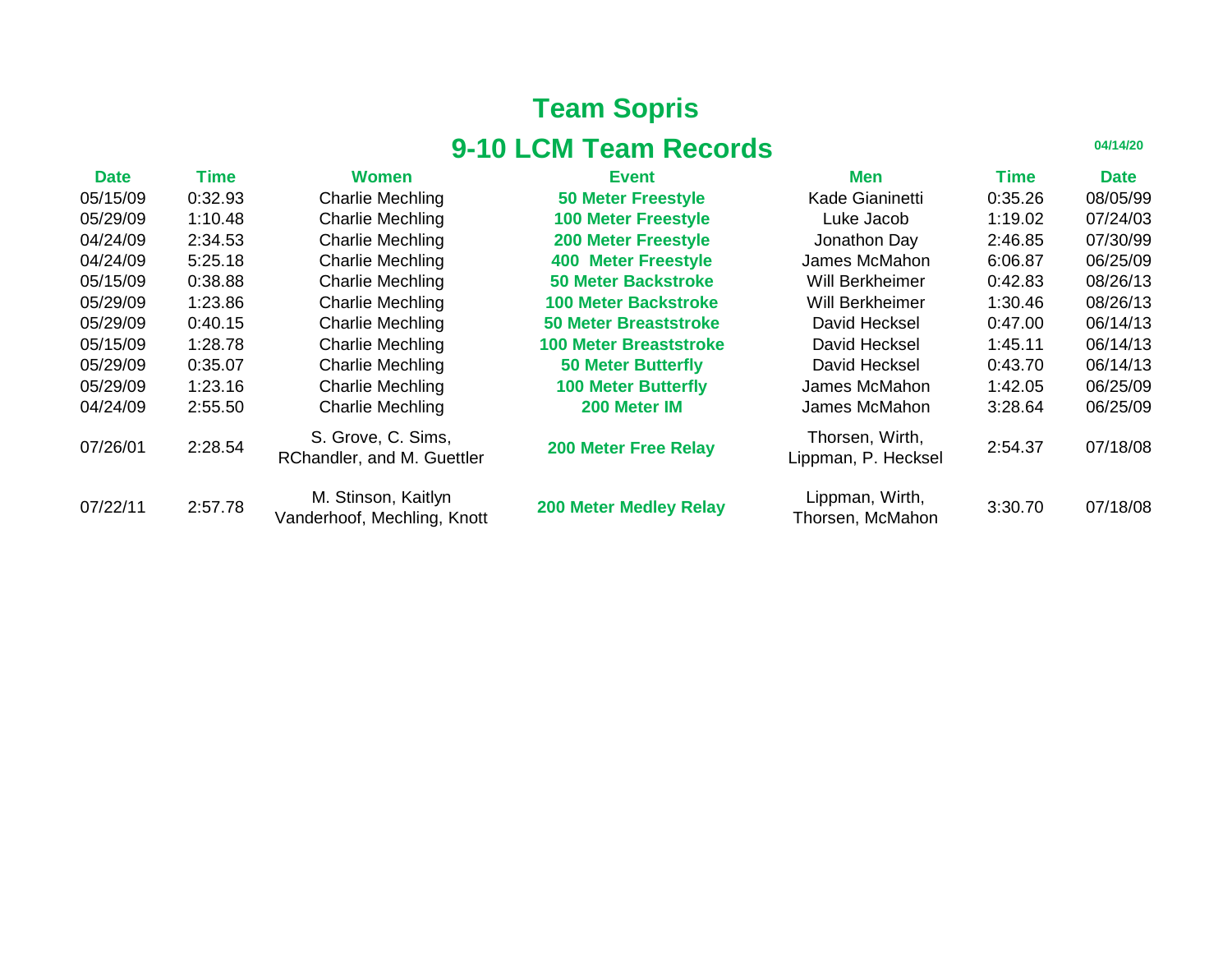### **Team Sopris 11 & 12 LCM Team Records**

| <b>Date</b> | <b>Time</b> | <b>Women</b>                              | <b>Event</b>                  | <b>Men</b>                                | <b>Time</b> | <b>Date</b> |
|-------------|-------------|-------------------------------------------|-------------------------------|-------------------------------------------|-------------|-------------|
| 07/26/01    | 0:29.51     | <b>Emily McDonald</b>                     | <b>50 Meter Freestyle</b>     | David Hecksel                             | 0:31.41     | 06/25/15    |
| 07/28/17    | 1:03.59     | Amy Madsen                                | <b>100 Meter Freestyle</b>    | Jonathon Jay                              | 1:09.71     | 07/27/00    |
| 04/29/11    | 2:21.03     | <b>Charlie Mechling</b>                   | <b>200 Meter Freestyle</b>    | <b>Brett Evans</b>                        | 2:19.70     | 07/06/01    |
| 04/29/11    | 4:55.14     | <b>Charlie Mechling</b>                   | <b>400 Meter Freestyle</b>    | James McMahon                             | 5:31.52     | 07/22/11    |
| 06/09/11    | 10:03.48    | <b>Charlie Mechling</b>                   | <b>800 Meter Freestyle</b>    | <b>Jack Cassidy</b>                       | 12:12.87    | 06/26/08    |
| 07/13/18    | 19:55.50    | Amelie Ogilby                             | <b>1500 Meter Freestyle</b>   | Jonathon Jay                              | 22:51.67    | 06/23/00    |
| 07/29/12    | 0:34.85     | Zoe Lyon                                  | <b>50 Meter Backstoke</b>     | <b>Phillip Hecksel</b>                    | 0:38.44     | 06/29/11    |
| 04/29/11    | 1:15.61     | <b>Charlie Mechling</b>                   | <b>100 Meter Backstroke</b>   | David Hecksel                             | 1:20.51     | 06/25/15    |
| 07/27/18    | 2:39.53     | Amelie Ogilby                             | <b>200 Meter Backstroke</b>   | James McMahon                             | 2:56.52     | 07/29/11    |
| 06/30/10    | 0:37.92     | <b>Charlie Mechling</b>                   | <b>50 Meter Breaststroke</b>  | Craig Riggins                             | 0:42.38     | 07/24/03    |
| 04/29/11    | 1:23.72     | <b>Charlie Mechling</b>                   | <b>100 Meter Breaststroke</b> | David Hecksel                             | 1:33.45     | 06/25/15    |
| 06/09/11    | 3:00.53     | <b>Charlie Mechling</b>                   | <b>200 Meter Breaststoke</b>  | David Hecksel                             | 3:27.13     | 06/25/15    |
| 07/26/01    | 0:32.83     | <b>Emily McDonald</b>                     | <b>50 Meter Butterfly</b>     | <b>Phillip Hecksel</b>                    | 0:35.31     | 06/17/11    |
| 05/11/12    | 1:14.84     | LJ Fetzko                                 | <b>100 Meter Butterfly</b>    | David Hecksel                             | 1:26.05     | 06/25/15    |
| 06/11/10    | 2:56.82     | <b>Charlie Mechling</b>                   | <b>200 Meter Butterfly</b>    | Zeb Thorsen                               | 3:37.52     | 06/11/10    |
| 04/29/11    | 2:39.05     | <b>Charlie Mechling</b>                   | 200 Meter IM                  | <b>Phillip Hecksel</b>                    | 2:56.76     | 07/22/11    |
| 06/09/11    | 5:39.70     | <b>Charlie Mechling</b>                   | 400 Meter IM                  | James McMahon                             | 7:12.29     | 07/23/10    |
| 07/23/10    | 2:09.75     | Beightel, Fetzko,<br>Peterson, Mechling   | <b>200 Meter Free Relay</b>   | Gianinetti, Giezentanner,<br>Clark, Mille | 2:24.94     | 07/26/01    |
|             |             |                                           | <b>400 Meter Free Relay</b>   |                                           |             |             |
| 07/23/10    | 2:27.78     | Peltzman, Mechling,<br>Peterson, Beightel | <b>200 Meter Medley Relay</b> | Hawkins, Thorsen, P.<br>Hecksel, McMahon  | 2:47.80     | 07/23/01    |
|             |             |                                           | <b>400 Meter Medley Relay</b> |                                           |             |             |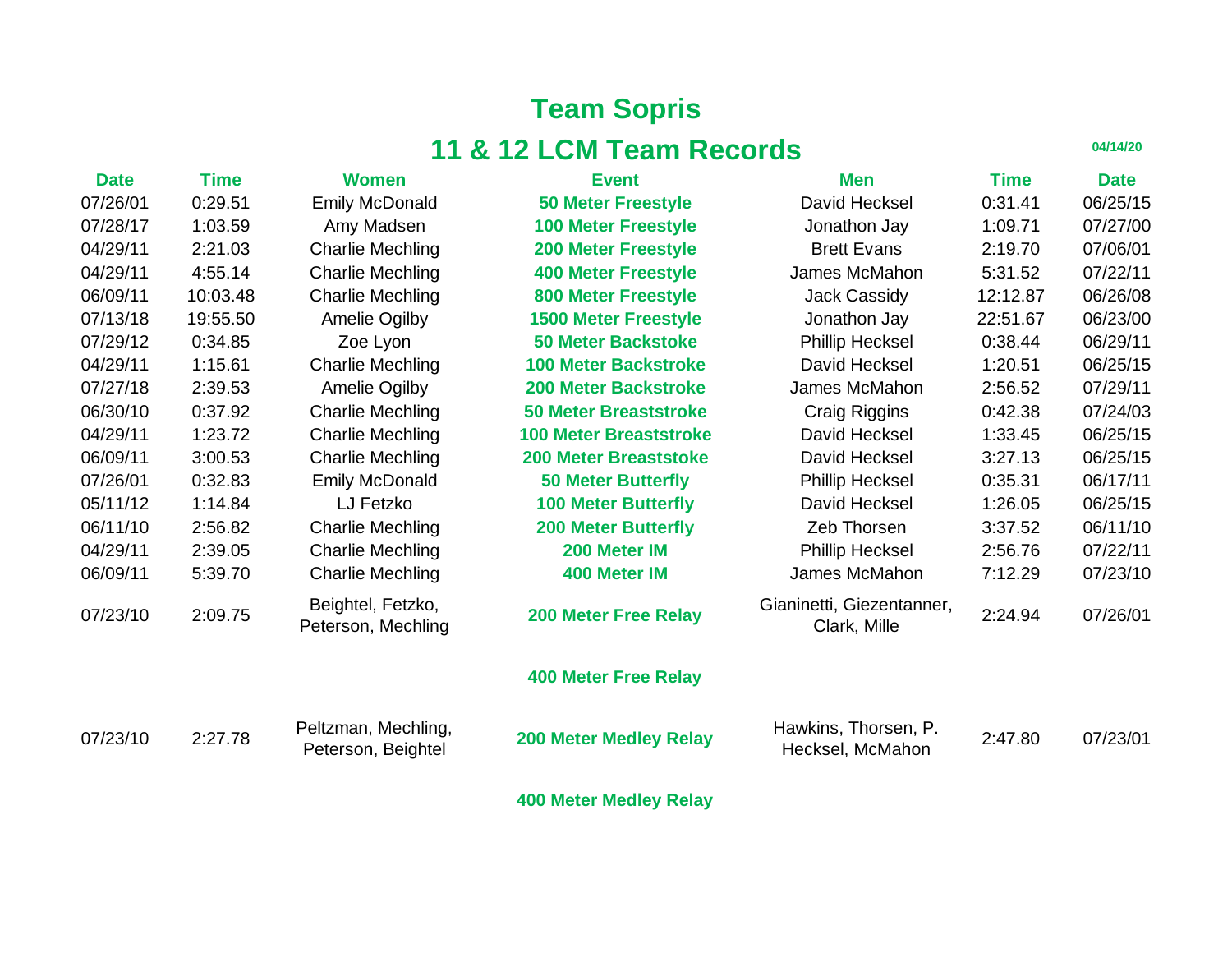#### **Team Sopris 13 & 14 LCM Team Records**

| <b>Date</b> | <b>Time</b> | <b>Women</b>                                   | <b>Event</b>                  | <b>Men</b>                                  | <b>Time</b> | <b>Date</b> |
|-------------|-------------|------------------------------------------------|-------------------------------|---------------------------------------------|-------------|-------------|
| 07/16/03    | 0:27.64     | <b>Emily McDonald</b>                          | <b>50 Meter Freestyle</b>     | <b>Maverick Gorla</b>                       | 0:27.66     | 07/14/17    |
| 07/24/03    | 1:00.15     | <b>Emily McDonald</b>                          | <b>100 Meter Freestyle</b>    | Chris Rey                                   | 1:03.20     | 07/08/99    |
| 08/03/19    | 2:13.92     | Amy Madsen                                     | <b>200 Meter Freestyle</b>    | Chris Rey                                   | 2:16.72     | 07/08/99    |
| 08/03/13    | 4:39.82     | LJ Fetzko                                      | <b>400 Meter Freestyle</b>    | Jonathan Jay                                | 4:50.63     | 07/25/02    |
| 08/03/13    | 9:39.76     | LJ Fetzko                                      | <b>800 Meter Freestyle</b>    | Jack Cassidy                                | 10:19.36    | 07/30/10    |
| 07/31/13    | 18:13.43    | LJ Fetzko                                      | <b>1500 Meter Freestyle</b>   | Jack Cassidy                                | 19:22.00    | 07/30/10    |
| 07/20/19    | 1:10.05     | Amelie Ogilby                                  | <b>100 Meter Backstroke</b>   | Aeson Akins                                 | 1:09.20     | 06/22/18    |
| 08/07/19    | 2:29.50     | Amelie Ogilby                                  | <b>200 Meter Backstroke</b>   | Zachary Baker                               | 2:36.56     | 07/30/11    |
| 07/18/19    | 1:20.47     | Amy Madsen                                     | <b>100 Meter Breaststroke</b> | <b>Brian Wells</b>                          | 1:26.08     | 06/21/96    |
| 07/30/19    | 2:57.35     | Amy Madsen                                     | <b>200 Meter Breaststroke</b> | <b>Jack Cassidy</b>                         | 2:55.04     | 08/30/10    |
| 07/24/03    | 1:10.37     | <b>Emily McDonald</b>                          | <b>100 Meter Butterfly</b>    | Quinn Macpherson                            | 1:13.26     | 07/13/18    |
| 08/02/12    | 2:36.52     | Jessica Tuttle                                 | <b>200 Meter Butterfly</b>    | <b>Quinn Macpherson</b>                     | 2:51.15     | 07/13/18    |
| 07/12/19    | 2:35.50     | Amy Madsen                                     | 200 Meter IM                  | Quinn Macpherson                            | 2:40.86     | 07/13/18    |
| 08/01/13    | 5:24.19     | LJ Fetzko                                      | 400 Meter IM                  | Steven Jay                                  | 5:38.01     | 08/05/99    |
| 07/17/15    | 2:13.09     | McDonnell, M. Stinson,<br>Story, Vanderhoof    | <b>200 Meter Free Relay</b>   | P. Hecksel, McMahon,<br>Hawkins, Newton     | 2:10.93     | 07/19/13    |
| 07/20/12    | 4:32.36     | Fetzko, Heim, Tuttle,<br>Vanderhoof            | <b>400 Meter Free Relay</b>   | Baker, Thorsen, Joly, S.<br><b>Newton</b>   | 5:34.26     | 07/22/11    |
|             |             |                                                | <b>800 Meter Free Relay</b>   |                                             |             |             |
| 07/17/15    | 2:28.98     | M. Stinson, Bradley,<br>Dipangrazio, McDonnell | <b>200 Meter Medley Relay</b> | McMahon, Hawkins, P.<br>Hecksel, D. Hecksel | 2:25.95     | 07/19/13    |
| 07/20/12    | 5:08.60     | Tuttle, Heim, Fetzko,<br>Vanderhoof            | <b>400 Meter Medley Relay</b> | S. Newton, Thorsen,<br>McMahon, Berkheimer  | 6:11.90     | 07/20/12    |